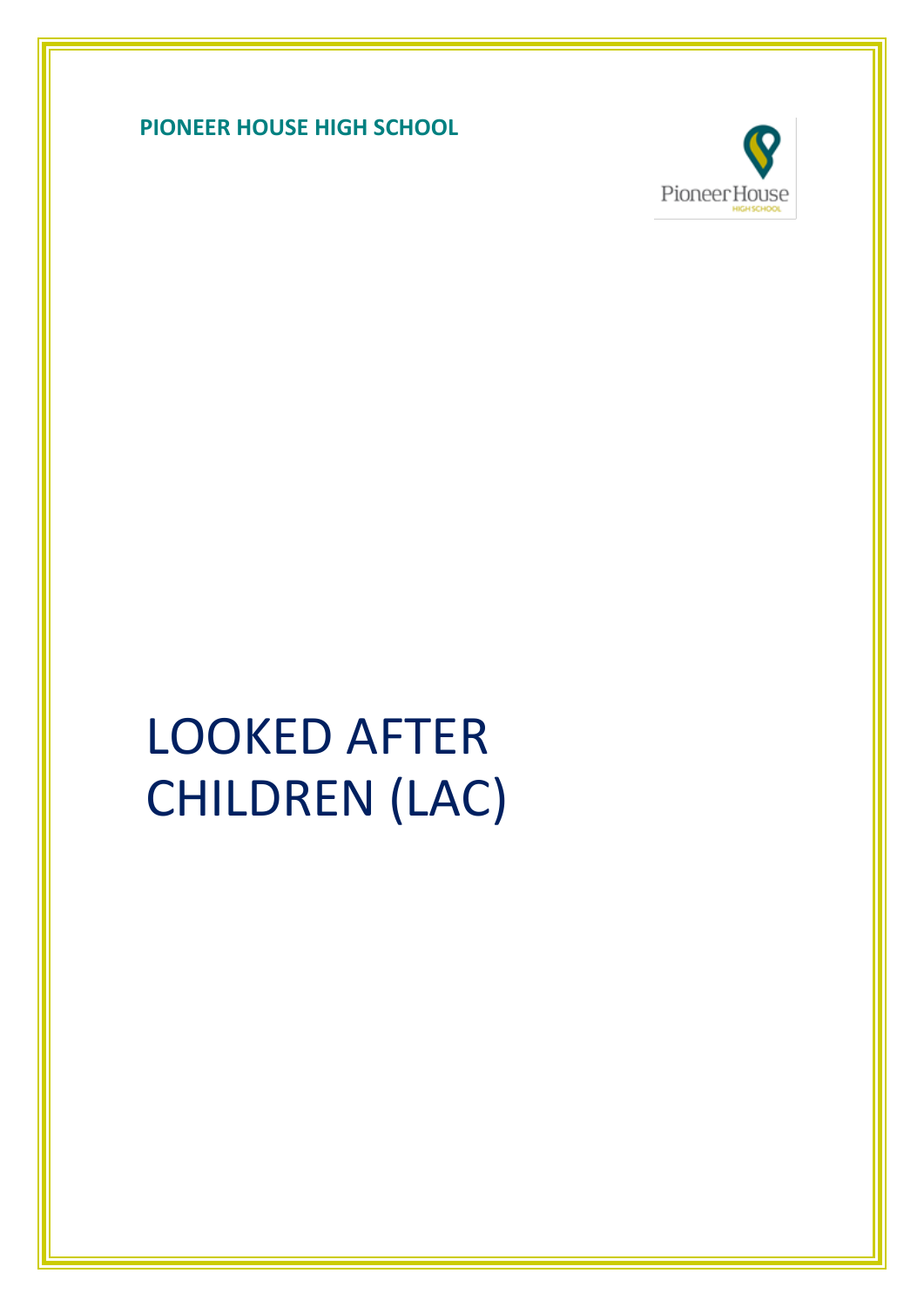

# **LOOKED AFTER CHILDREN (LAC) POLICY**

| <b>KEY SCHOOL STAFF &amp; ROLES</b> |                           |                                                       |  |  |
|-------------------------------------|---------------------------|-------------------------------------------------------|--|--|
| <b>Name</b>                         | Role                      | <b>Location and/or Contact Phone</b><br><b>Number</b> |  |  |
| Caroline Pauls                      | <b>Designated Teacher</b> | c.pauls@pioneerhouse.net<br>0161 241 8100             |  |  |
| Susan Alvis                         | <b>LAC Coordinator</b>    | s.alvis@pioneerhouse.net<br>0161 241 8100             |  |  |
| Jenny Iveson                        | <b>School Nurse</b>       | j.iveson@piperhill.manchester.sch.uk                  |  |  |
|                                     |                           |                                                       |  |  |

| NAMED GOVERNOR * for Safeguarding & Prevent including LAC | <b>Contact Phone</b><br>Number/Email |
|-----------------------------------------------------------|--------------------------------------|
| Caroline Ross                                             | c.ross@wiseowltrust.com              |

| <b>Review Date</b> | Changes made                                          | By whom           |
|--------------------|-------------------------------------------------------|-------------------|
| 23.11.20           | New school policy to replace<br>previous Trust policy | Headteacher/SLT   |
| September 2021     | Review                                                | Headteacher / SLT |
|                    |                                                       |                   |
|                    |                                                       |                   |

# **Ratification by Governing Body**

| Academic year | Date of ratification | <b>Chair of Governors</b> | Safeguarding governor |
|---------------|----------------------|---------------------------|-----------------------|
| 2020-21       |                      | Lili Marfani              | Caroline Ross         |
|               |                      |                           |                       |
|               |                      |                           |                       |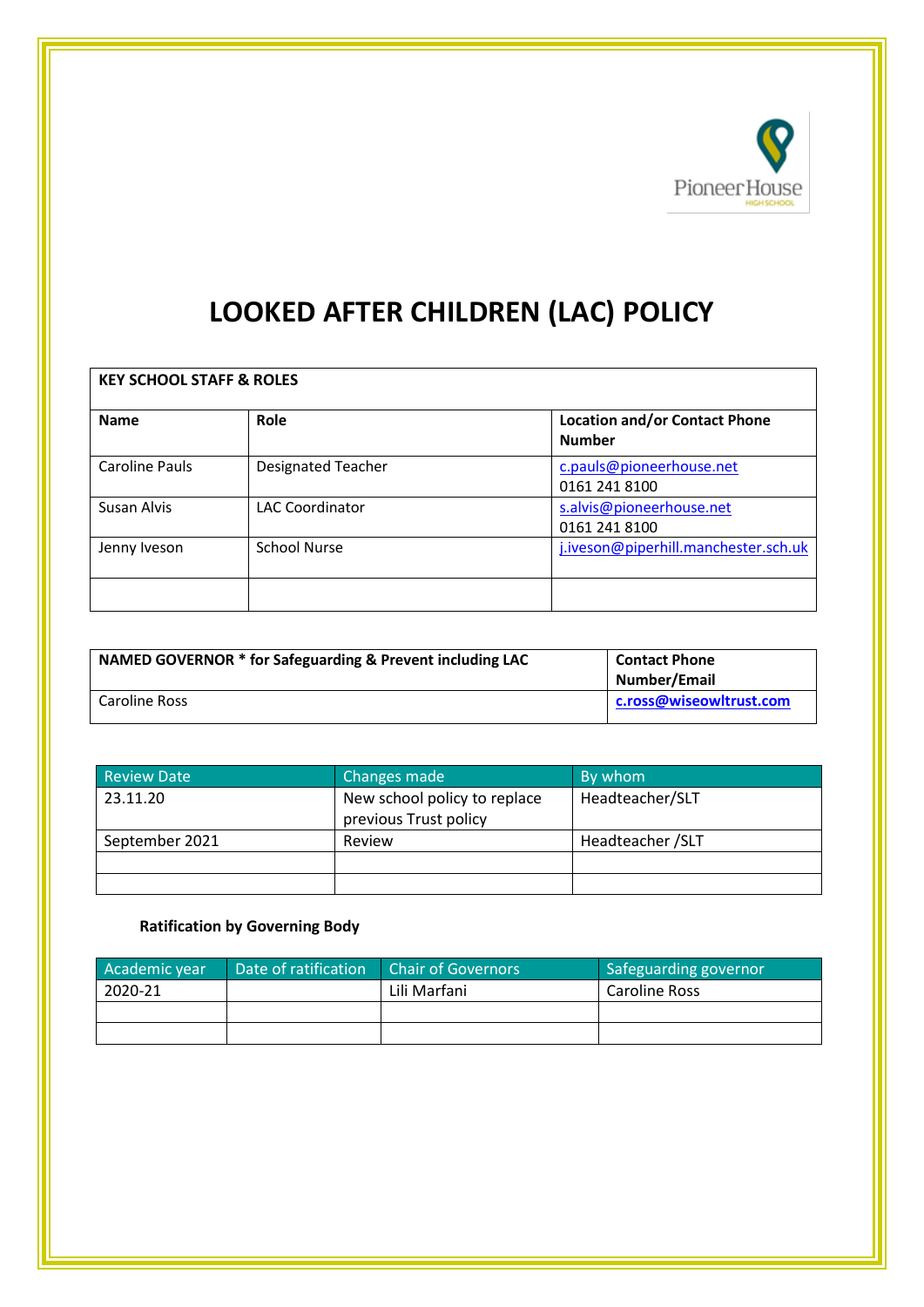#### **Purpose**

To promote the educational achievement and welfare of looked after children within Pioneer House.

#### **Rationale**

Looked after children (LAC) are one of the most vulnerable groups in society. The majority of looked after children have suffered abuse or neglect and it is nationally recognised that considerable educational underachievement exists when compared to their peers.

Under the Children Act 1989, a child is 'looked after' by a local authority if he or she is in their care or provided with accommodation for more than 24 hours by the authority.

They fall into four main groups:

- children who are accommodated under a voluntary agreement with their parents (section 20)
- children who are the subjects of a care order (section 31) or interim care order (section 38)
- children who are the subjects of emergency orders for their protection (sections 44 and 46)
- children who are compulsorily accommodated this includes children remanded to the local authority or subject to a criminal justice supervision order with a residence requirement (section 21).

The term 'In Care' refers only to children who are subject to a care order by the Court under Section 31 of the Children Act 1989 - they may live with Foster Carers, in a Children's Home, in a Residential School, with relatives or with parents under supervision.

Children who are cared for on a voluntary basis are 'accommodated' by the local authority under Section 20 of the Children Act – they may live in foster care, in a children's home or in a residential school.

All these groups are said to be 'Looked After Children' (LAC). They may be looked after by the Local Authority or may be in the care of another authority but living in Manchester.

#### **Introduction**

Pioneer House aims to promote the educational attainment, achievement and welfare of looked after children.

The Designated Teacher for Looked After Children is **Caroline Pauls.**

The governing body is committed to providing a quality education for all its students based on equality of access, opportunity and outcomes. This policy includes requirements set out in "Statutory guidance on the duty on local authorities to promote the educational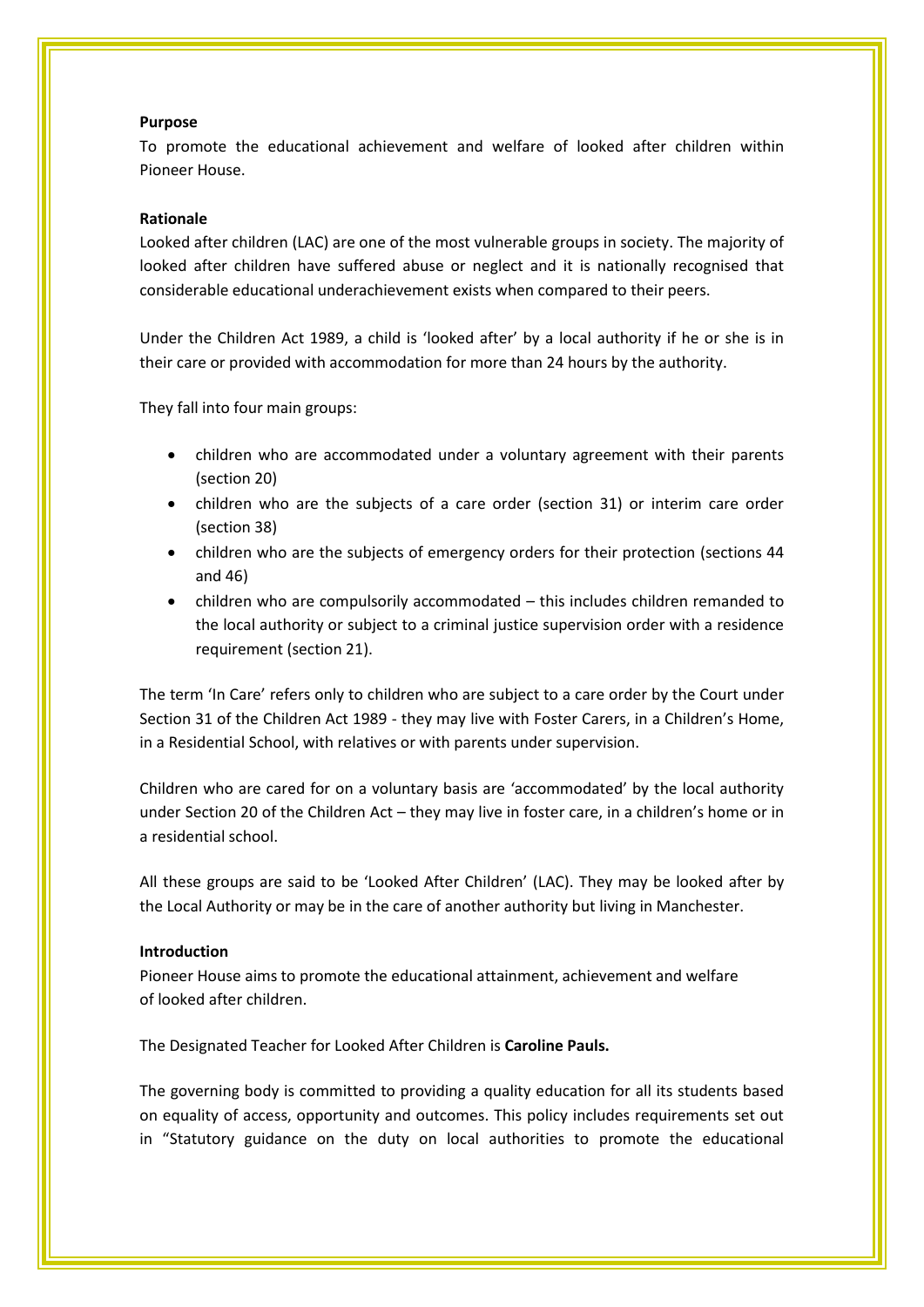achievement of looked after children under Section 52 of the Children Act 2004" (Nov 2005) and associated guidance on the education of looked after children.

#### **The aims of the Trust are to:**

- Ensure that LAC pupils take as full a part as possible in all school activities
- Ensure that carers and social workers of LAC pupils are kept fully informed of the child's progress and attainment
- Ensure that LAC pupils are involved, where practicable, in decisions affecting their future provision.

#### **Looked After Children may (or may not) have some or all the following issues:**

- low self esteem
- poor education standards due to time out of school
- delayed social/emotional/ cognitive development
- be bullied or bully others.
- be prone to mental health issues
- be isolated with few friends
- have behaviour issues.
- poor attachments to others.
- have a need to be very private.

This makes them an extremely vulnerable group in terms of education and future lifechances. The Governing Body is committed to ensuring that these children are supported as fully as possible and will ensure that the following are in place, and are working effectively:

- a Designated Teacher for Looked After Children
- Personal Education Plans for all Looked After Children.
- all staff have a clear understanding of confidentiality and issues that affect looked after children.
- effective strategies that supports the education of this vulnerable group.

#### **Inclusion**

This policy recognises that all students are entitled to a balanced, broadly based curriculum. Our LAC Policy reinforces the need for teaching and learning that is fully inclusive. The Governing Body will ensure the school makes appropriate provision for all looked after students.

#### **Allocation of Resources**

The Governing Body will ensure that the school allocates resources to support appropriate provision for LAC, meeting the objectives set out in this policy. We will work in partnership with Manchester Virtual School for looked after children and other Virtual Schools for students who are from other Local Authorities, to ensure that looked after children receive the full range of support to which they are entitled to enable them to make progress and achieve.

#### **Monitoring the progress of LAC**

• The social worker for the LAC should initiate an online Personal Education Plan –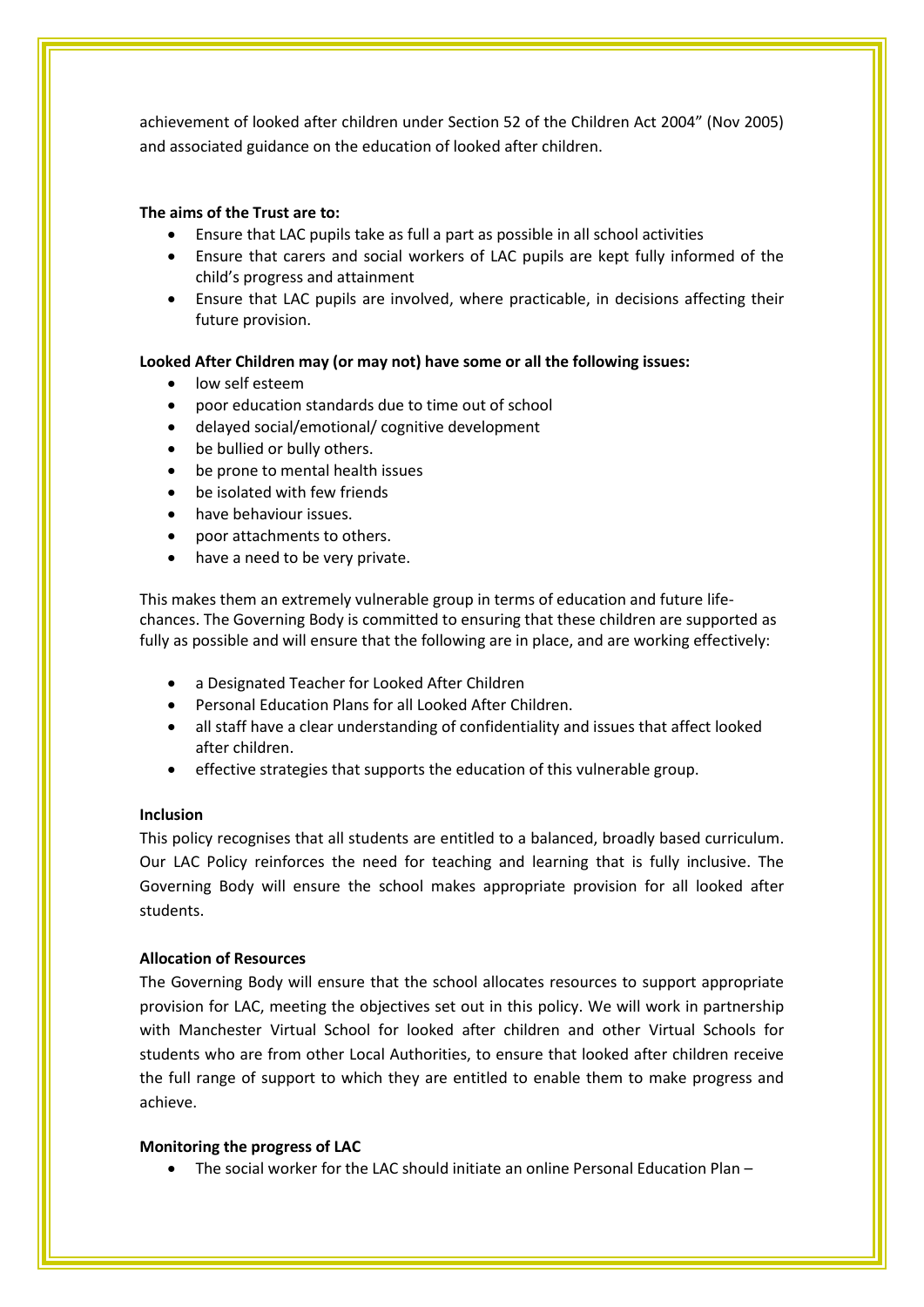- EPEP within 10 days of joining the school, or of entering care, and ensure that wherever possible the young person is actively involved. It is vital that the school assesses each
- LAC's attainment on entry to ensure continuity of learning. The school will monitor and track the achievement and attainment of all pupils at regular intervals. LAC will require EPEP to be reviewed each term, as initiated by the reviewing office or social worker, and the young person's views should be noted on the EPEP.

#### **Record Keeping**

- The Designated Teacher will know who all the LAC in school are and
- Manchester or surrounding authorities and will have access to their relevant contact details including parents, carers and social workers.

#### **Staff Development**

• We encourage staff to attend courses that help them to acquire the skills needed to support LAC. Part of the Designated Teacher's role is to develop awareness of issues associated with LAC.

#### **Partnership with parents/carers and care workers**

• We firmly believe in developing a strong partnership with parents/carers and care workers to enable LAC to achieve their potential.

#### **Links with external agencies/organisations**

We also recognise the important contribution that external support services make in supporting LAC. Colleagues from the following support services maybe involved with individual LAC:

- LAC teams
- Educational psychologists and others from Local Authority SEN
- services
- Medical officers
- School nurses
- CAMHS
- Education Welfare Officers
- Social care worker / Community care worker / Residential childcare
- worker
- Youth Offending Service

#### **Roles and Responsibilities**

#### **The Designated Teacher will:**

- Be an advocate for LAC within school
- Give regard to the impact of relevant decisions for LAC on both the LAC and the rest of the school community
- Know who are all the LAC in school, including those in the care of other
- authorities, and ensure the availability of all relevant details from school recordkeeping systems are required
- Attend relevant training about LAC
- Act as the key liaison professional for other agencies and carers in relation to LAC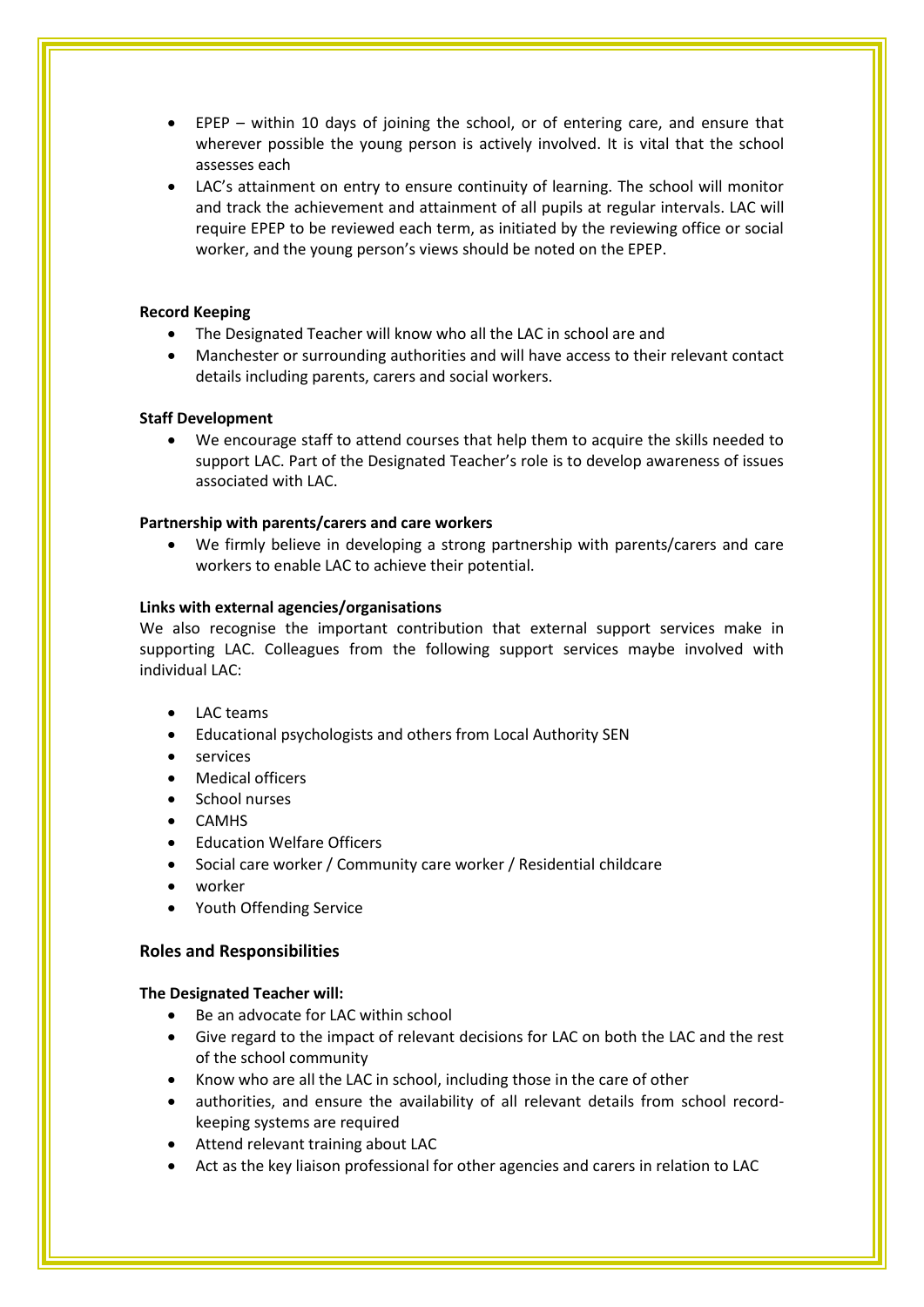- Ensure that LAC receive a positive welcome on entering school
- Keep EPEPs and other records up to date and review EPEPs each term
- Convene an urgent multi-agency meeting if a LAC is experiencing difficulties or is at risk of exclusion
- Ensure confidentiality on individual children, sharing confidential and personal information on a need to know basis
- Act as the key adviser for staff and governors on issues relevant to LAC
- Ensure that care and school liaison is effective including invitations to meetings and other school events
- Actively encourage and promote out of hours learning and extra-curricular activities for LAC
- Ensure a speedy transfer of information, records and coursework, where appropriate

#### **All school staff will:**

- Follow school procedures
- Keep the Designated Teacher informed about a LAC's progress
- Have high expectations of the educational and personal achievements of LAC
- Positively promote the raising of a LAC's self esteem
- Ensure any LAC is supported sensitively, and that confidentiality is maintained
- Be familiar with the school's policy and guidance on LAC and respond appropriately to requests for information to support EPEPs and review meetings
- Liaise with the Designated Teachers where a LAC is experiencing difficulties
- Keep appropriate records, confidentially as necessary, and make these available to as appropriate

#### **Good practice suggests that the Governing Body will:**

- Ensure that the admission criteria and practice prioritise LAC according to the DfES Admissions Code of Practice
- Ensure all Governors are fully aware of the legal requirements and guidance for LAC
- Ensure there is a Designated Teacher for LAC
- Liaise with the Headteacher, Designated Teacher and all other staff to ensure the needs of LAC are met
- Nominate a Governor with responsibility for LAC who links with the Designated Teacher
- Receive regular reports from the Designated Teacher
- Ensure that the school's Policies and procedures give LAC equal access in respect of:
- Admission to school
- National Curriculum and examinations, both academic and vocational
- Out of school learning and extra-curricular activities
- Work experience and careers guidance
- Annually review the effective implementation of the school policy for LAC
- Ensure that the Designated Teacher is invited to the exclusion meetings of LAC

#### **LAC Policy Review and Evaluation**

The Designated Teacher for LAC will undertake a thorough review and evaluation of the impact of the looked after children policy and practice each year and report to the Governing Body.